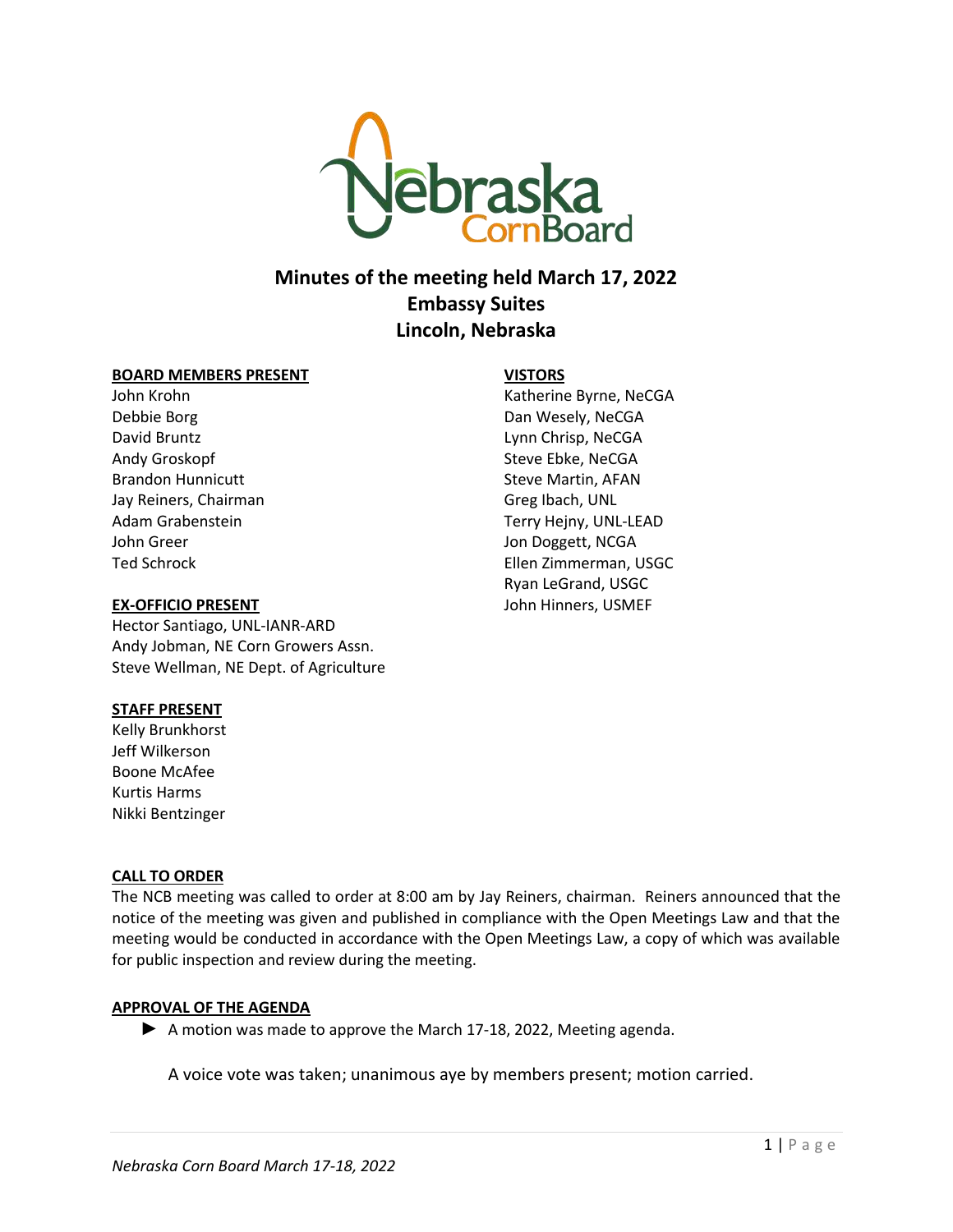### **COMMUNICATIONS COMMITTEE**

► A motion was made by the Communications Committee to NOT fund Nebraska Athletics in the 2022-2023 fiscal year.

*A roll call was taken: Aye: Krohn, Reiners, Borg, Bruntz, Groskopf, Hunnicutt, Schrock, Grabenstein, Greer Nay: None Abstain: None Absent: None By a vote of 9 ayes, no nays, motion carried.*

► A motion was made by the Communications Committee to approve \$18,860 from the Communications Unobligated to fund the Omaha Storm Chasers.

*A roll call was taken: Aye: Grabenstein, Borg, Groskopf, Schrock, Krohn, Bruntz, Reiners, Hunnicutt, Greer Nay: None Abstain: None Absent: None By a vote of 9 ayes, no nays, motion carried.* 

## **NCGA**

► A motion was made to fund the NCGA – FDI#2 in the amount of \$175,000 taken from General Unobligated.

*A roll call vote was taken: Aye: Greer, Groskopf, Schrock, Krohn, Bruntz, Reiners, Grabenstein Nay: Borg Abstain: Hunnicutt Not Present: None By a vote of 7 ayes, 1 nay, motion carried.* 

### **MINUTES**

► A motion was made to approve the minutes from the January 31, 2022, meeting as presented.

*A voice vote was taken; unanimous aye by members present; motion carried.*

### **FISCAL REPORT**

► A motion was made to approve the January and February 2022 fiscal report as presented.

*A voice vote was taken; unanimous aye by members present; motion carried.*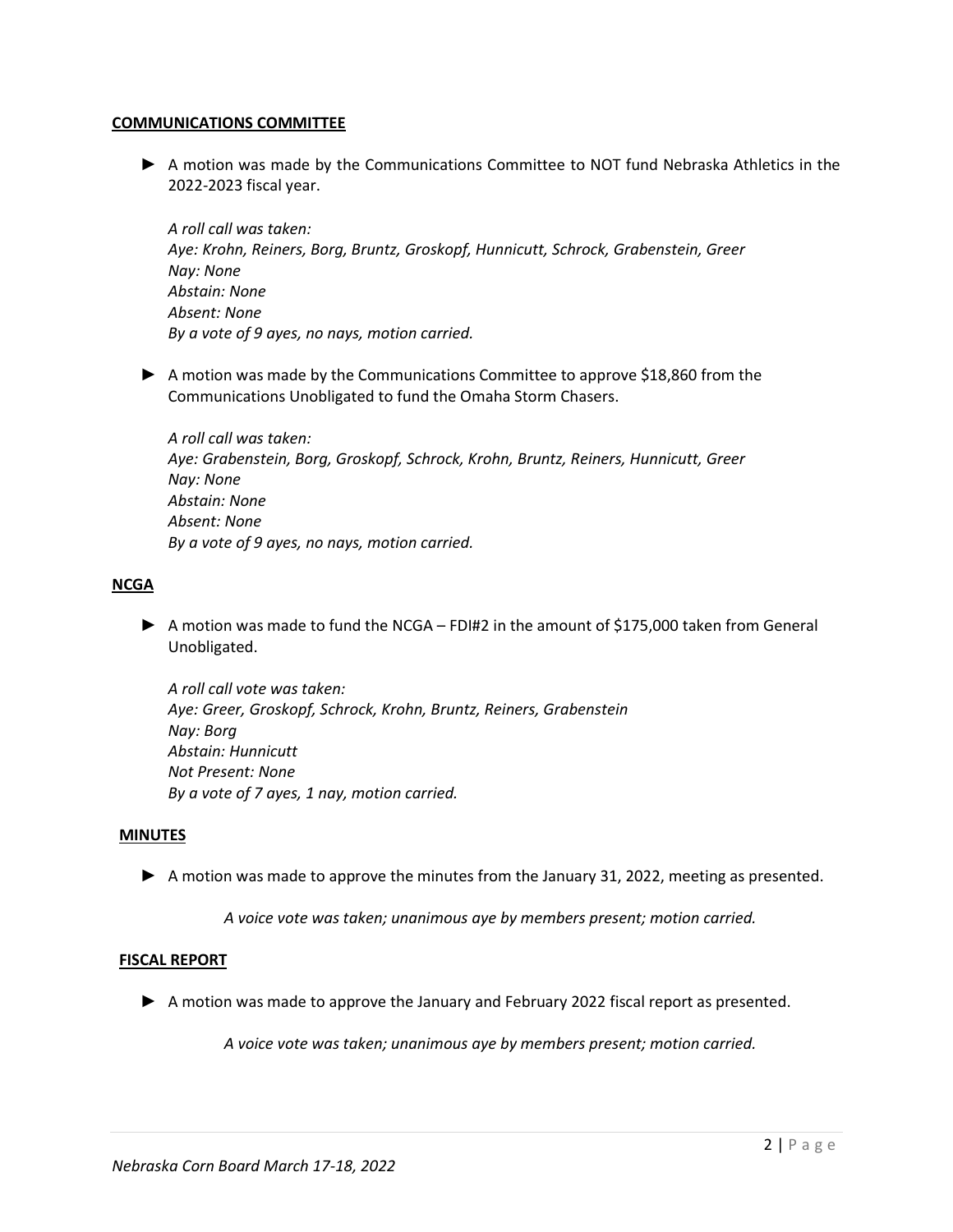# **CALENDAR/TRAVEL**

▶ A motion was made to approve the travel noted so far on the calendar for the months of March, April, May, June, July, and August 2022.

| <b>MONTH</b> | <b>DATES</b> | <b>YEAR</b> | <b>PURPOSE</b>                 | <b>LOCATION</b> | <b>APPROVED</b>              |
|--------------|--------------|-------------|--------------------------------|-----------------|------------------------------|
| March        | $21 - 25$    | 2022        | <b>NCGA Board Meeting</b>      | <b>WDC</b>      | Hunnicutt                    |
| March        | $22 - 24$    | 2022        | <b>NCGA AIC Meeting</b>        | <b>WDC</b>      | <b>Brunkhorst</b>            |
| March        | $23 - 24$    | 2022        | NE Ethanol Board Forum         | Omaha, NE       | Wilkerson, Reiners           |
| March        | April 1      | 2022        | <b>Commodity Classic Joint</b> | Orlando, FL     | Hunnicutt                    |
| $28 -$       |              |             | Venture Committee              |                 |                              |
| April        | $2 - 6$      | 2022        | <b>USGC Global Staff</b>       | Vienna,         | McAfee, Wilkerson            |
|              |              |             | Conference                     | Austria         |                              |
| April        | $4 - 5$      | 2022        | <b>USMEF Meeting</b>           | Denver, CO      | <b>Bruntz</b>                |
| April        | $25 - 28$    | 2022        | <b>State Staff Meeting</b>     | <b>STL</b>      | Brunkhorst,                  |
|              |              |             |                                |                 | Wilkerson, McAfee            |
| May          | 23-26        | 2022        | <b>State Execs meeting</b>     | Kentucky        | <b>Brunkhorst</b>            |
| May          | 24-26        | 2022        | <b>Fuels 2022</b>              | Indianapolis,   | Wilkerson                    |
|              |              |             |                                | IN              |                              |
| May          | $25 - 27$    | 2022        | <b>USMEF Spring</b>            | San Antonio,    | Bruntz, Grabenstein,         |
|              |              |             | Conference                     | <b>TX</b>       | Krohn, Schrock               |
| June         | $6-8$        | 2022        | NCGA-CUTC                      | <b>STL</b>      | McAfee                       |
| June         | $6 - 11$     | 2022        | <b>Trade Mission</b>           | Columbia,       | Krohn                        |
|              |              |             |                                | South America   |                              |
| June         | $9 - 10$     | 2022        | <b>NCB Board Meeting</b>       | Holdrege, NE    | All Board and Staff          |
| June         | $13 - 17$    | 2022        | <b>NCGA Board Meeting</b>      | Des Moines,     | Hunnicutt                    |
|              |              |             |                                | ΙA              |                              |
| June         | $20 - 22$    | 2022        | CommonGround                   | <b>STL</b>      | <b>Borg</b>                  |
|              |              |             | <b>National Conference</b>     |                 |                              |
| July         | $10 - 15$    | 2022        | <b>NCGA Corn Congress</b>      | <b>WDC</b>      | Borg, Groskopf,              |
|              |              |             |                                |                 | Krohn, Schrock,              |
|              |              |             |                                |                 | Reiners, Brunkhorst,         |
|              |              |             |                                |                 | Wilkerson, McAfee,           |
|              |              |             |                                |                 | Hunnicutt                    |
| July         | $25 - 27$    | 2022        | <b>USGC</b> meeting            | Sacramento,     | Hunnicutt,                   |
|              |              |             |                                | CA              | Wilkerson, Greer,<br>McAfee, |
|              |              |             |                                |                 | Brunkhorst.                  |
|              |              |             |                                |                 | Groskopf, Reiners,           |
|              |              |             |                                |                 | <b>Borg</b>                  |
| August       | $8 - 9$      | 2022        | <b>NCB Board Meeting</b>       | <b>TBD</b>      | All Staff and All            |
|              |              |             |                                |                 | <b>Board</b>                 |
| August       | $10 - 11$    | 2022        | Governor's Ag Economic         | Kearney, NE     | Grabenstein,                 |
|              |              |             | Summitt                        |                 | Reiners, Schrock             |
| August       | $10 - 12$    | 2022        | <b>ACE Conference</b>          | Omaha, NE       | Wilkerson                    |
| August       | 12           | 2022        | <b>NECGA Corn Grower</b>       | Hastings, NE    | All Staff and All            |
|              |              |             | Open                           |                 | Board                        |
|              |              |             |                                |                 |                              |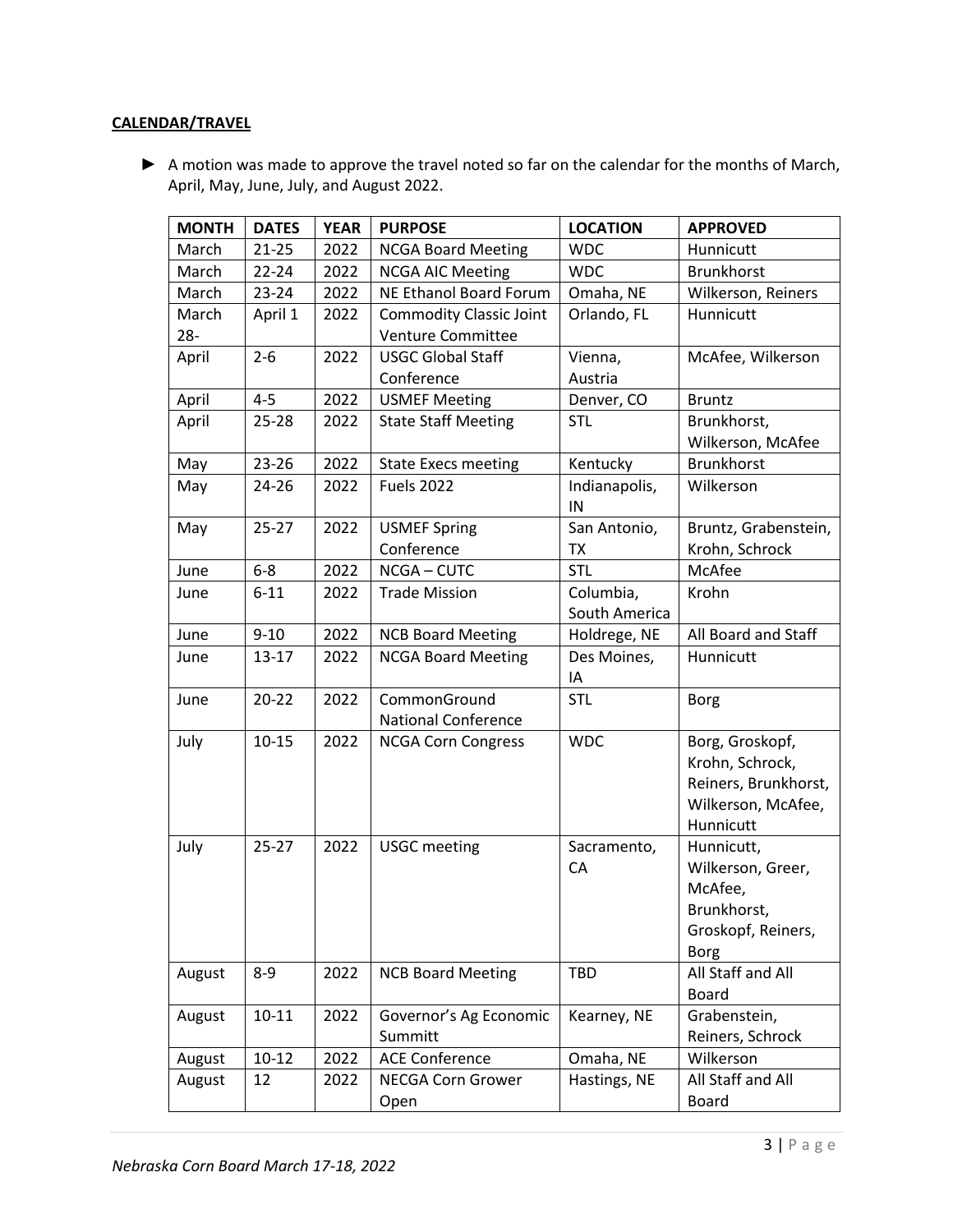| August | 16-18 | 2022 | NCGA AIC                           | TBD        | Brunkhorst        |
|--------|-------|------|------------------------------------|------------|-------------------|
| August | 19    | 2022 | NECGA 50 <sup>th</sup> Anniversary | McCool, NE | All Staff and All |
|        |       |      |                                    |            | Board             |
| August | 21-28 | 2022 | Governor's Trade                   | UK and     | Borg, Reiners     |
|        |       |      | Mission                            | Ireland    |                   |

*A voice vote was taken; unanimous aye by members present; motion carried.*

# **EXECUTIVE SESSION**

► A motion was made to go into executive session at 4:15pm for person for personnel reasons.

*A voice vote was taken; unanimous aye by members present; motion carried.* 

► Returned out of executive session at 4:56 pm.

### **RECESS**

► A motion was made to recess the meeting until 8:30 am March 18, 2022.

*A voice vote was taken; unanimous aye by members present; motion carried.*

### **AWARD PRESENTATIONS**

The annual Corn Board's awards were presented during the dinner.



# **Minutes of the meeting held March 18, 2022 University of Nebraska – Lincoln East Campus**

#### **BOARD MEMBERS PRESENT**

John Krohn

**EX-OFFICIOS** Hector Santiago, UNL-IANR

Jay Reiners, Chairman Debbie Borg David Bruntz Ted Schrock John Greer Andy Groskopf Brandon Hunnicutt Adam Grabenstein